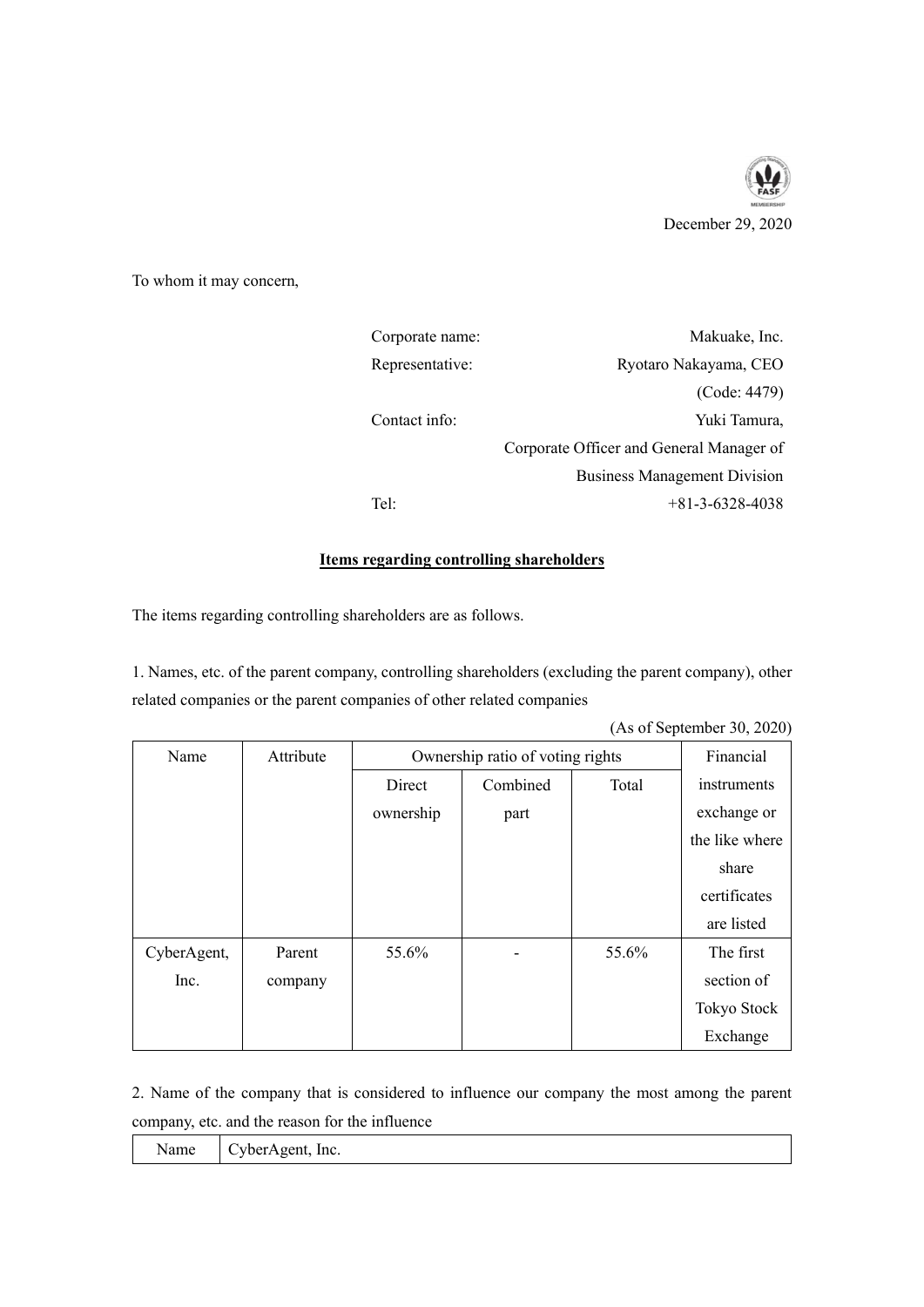| Reason   It is the direct parent company of our company, and holds 55.6% of the total number |
|----------------------------------------------------------------------------------------------|
| of voting rights.                                                                            |

3. Positioning of the listed company in the corporate group of the parent company, etc. and the relationship between the listed company and the parent company, etc.

(1) Relationship with the parent company

Our company's business is categorized into the other business segment of the parent company's group, in which there are no enterprises that operate business in the same field as our company, so our company does not compete with any other companies in the group.

(2) Regarding the securing of independence from the parent company, etc.

One of directors of our company is a director of CyberAgent, Inc., which is the parent company, but said director was appointed in response to a request from our company, so we think that it is possible to make a managerial judgment by ourselves. Furthermore, from the viewpoint of further enhancing the independence of management, 5 outside directors have been appointed from outside the parent company's group.

| Post in our | Name        | Post in the parent    | Reason for appointment                     |  |
|-------------|-------------|-----------------------|--------------------------------------------|--|
| company     |             | company, etc.         |                                            |  |
| Director    | Go Nakayama | CyberAgent, Inc.      | receive<br>advice<br>business<br>To<br>on  |  |
|             |             | Director and Senior   | administration and financial affairs as a  |  |
|             |             | Corporative Executive | utilizing<br>director,<br>technical<br>the |  |
|             |             | Officer               | knowledge and profound experience in       |  |
|             |             |                       | the listed company or the management of    |  |
|             |             |                       | the Internet business                      |  |

The director's concurrent post in the parent company, etc. is as follows.

4. Items regarding transactions with controlling shareholders, etc.

The major transactions between our company and the parent company's group in the term ended September 2020 are as follows.

"Reimbursement of expenses" is mainly for the payment of server usage charges, etc.

The above transactions are continued, but we are striving to secure appropriate conditions for transactions. In transactions with the parent company's group, we take into account the risk of conflict of interest with general shareholders. Especially for important transactions, whether appropriate conditions for transactions have been secured is discussed in the council of independent executives, which is composed of independent executives only. From now on, we will make efforts to remove the risk.